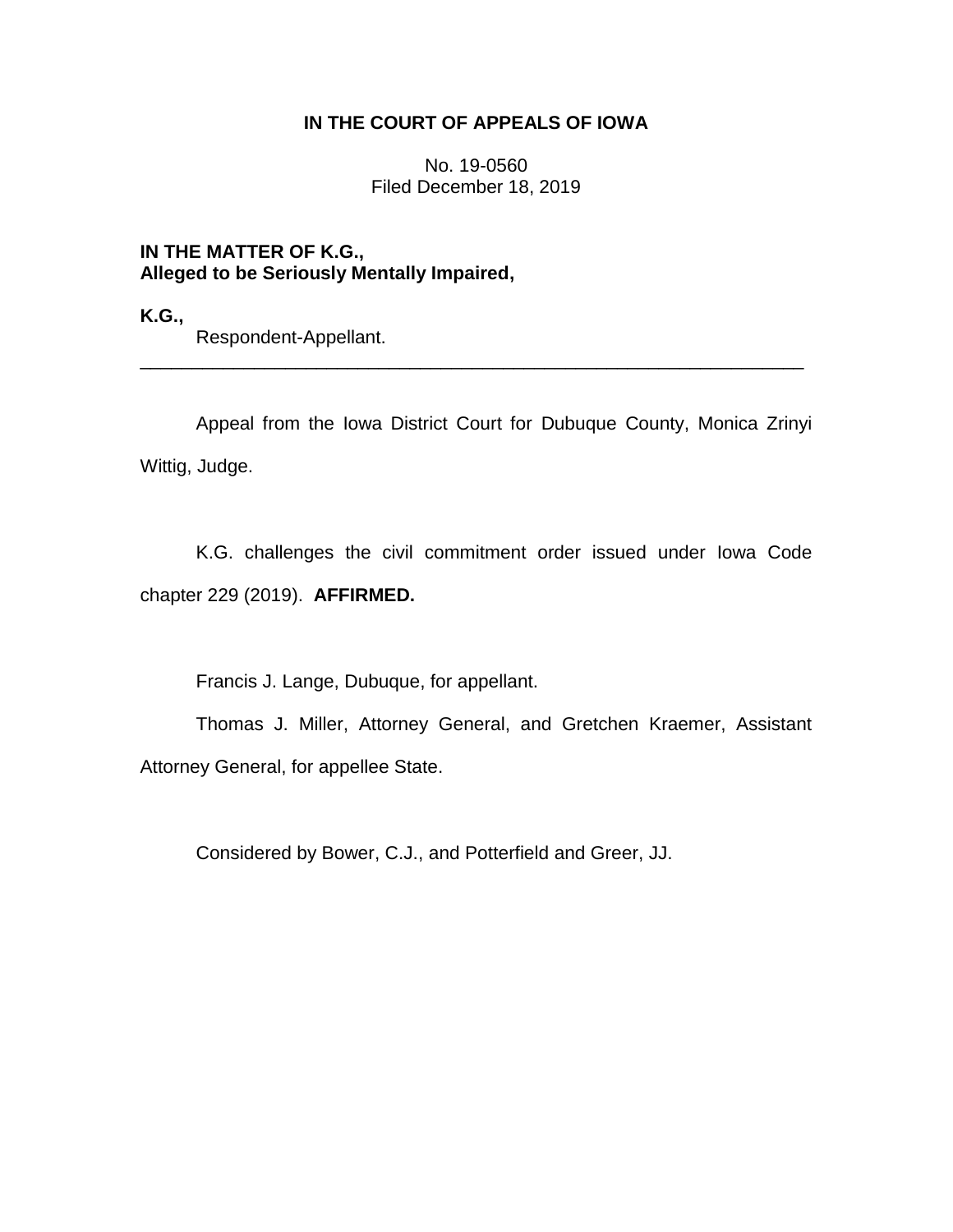### **POTTERFIELD, Judge.**

K.G. challenges the district court's order affirming the magistrate's civil commitment order issued under Iowa Code chapter 229 (2019). On appeal, K.G. argues (1) the State failed to meet its burden to prove by clear and convincing evidence that she was a danger to herself or others due to her mental illness; (2) the district court erred in not appropriately conducting a de novo hearing under Iowa Code section 229.21(3); and (3) the district court erred by taking judicial notice of two criminal complaints involving K.G. in violation of K.G.'s rights under the Fifth Amendment to the United States Constitution.

### **I. Background**

K.G. was involuntarily hospitalized following an altercation between herself and her husband on February 24, 2019. In the days before the incident, K.G.'s family had noticed an alarming change in K.G.'s behavior. She was "constantly agitated and irrational" and had started using vulgar and racist language in public. She had also become paranoid and believed most of her family was conspiring against her. K.G.'s family tried to convince her to seek treatment for several days before the altercation. K.G. had refused.

The police report describes the February 24 incident. K.G.'s husband and son were on the phone with K.G.'s sister discussing what to do about K.G. K.G. heard their conversation and became upset. She entered the room and slapped her husband in the chest. The three went into the hallway outside the room, where K.G. grabbed a lamp from a stand and tried to hit her husband with it, only to be stopped by her son. K.G. then struck her husband with either a cane or a grabbing tool. K.G.'s husband then went outside the house to call the police.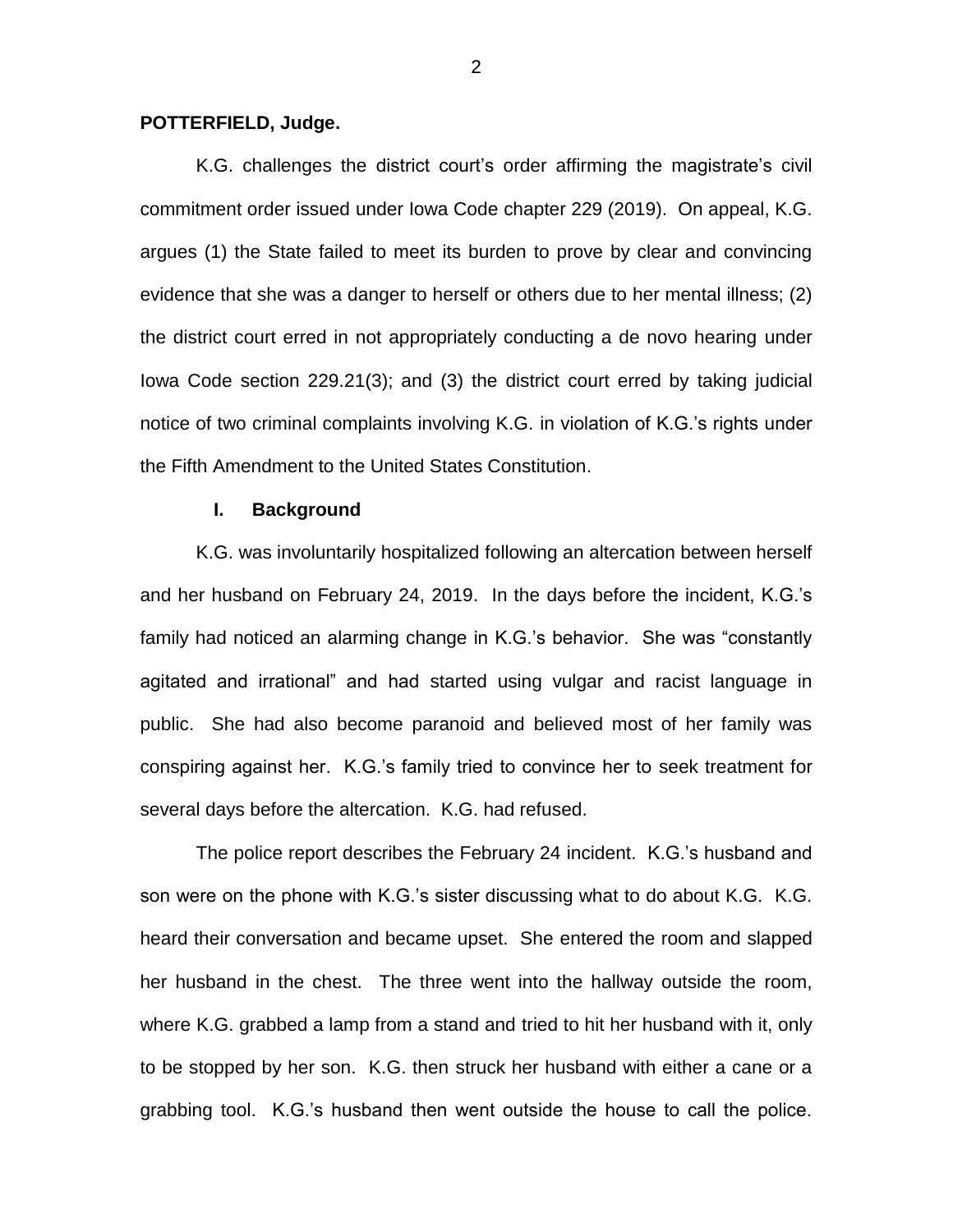K.G. followed him out and tried to hit him with a glass vase but was once again stopped by her son. The police arrived soon after. The police report notes K.G. "was making circular statements about her dislike for her husband and how he is trying to poison her" when she was taken into custody.

K.G. was at first committed to a forty-eight hour hold at the local hospital but became "too difficult to handle" for hospital staff and was moved to jail. She denied anything was wrong with her and refused medication and treatment. K.G. was eventually examined by the psychiatrist Dr. Lee Berman on March 1. Dr. Berman diagnosed K.G. with "bipolar type one most recent episode mania with psychotic features."

K.G.'s sister filed an application for involuntary hospitalization on February 26. The hearing on the application occurred on March 1, after K.G. was examined by Dr. Berman. Dr. Berman, K.G.'s sister, K.G.'s father, and K.G. all testified at the hearing. Dr. Berman testified K.G. could not make responsible decisions for her treatment and that she needed to remain at the hospital "[u]ntil stable" and noted she would likely be able to move to outpatient treatment within a week. When asked by the magistrate about whether K.G. was dangerous, Dr. Berman stated, "Well, if she—if she wasn't in a stable environment and she could become worse and more agitated while she's here if we don't treat this. So there is a possibility of that." He added K.G.'s condition was "[s]omething that if you don't treat will continue to get worse."

K.G.'s sister testified that K.G. had told her, "It has taken all the strength in me not to kill myself." K.G.'s father testified K.G. then backtracked on that statement, saying that she has corrected herself to mean, "I'd really like to kill

3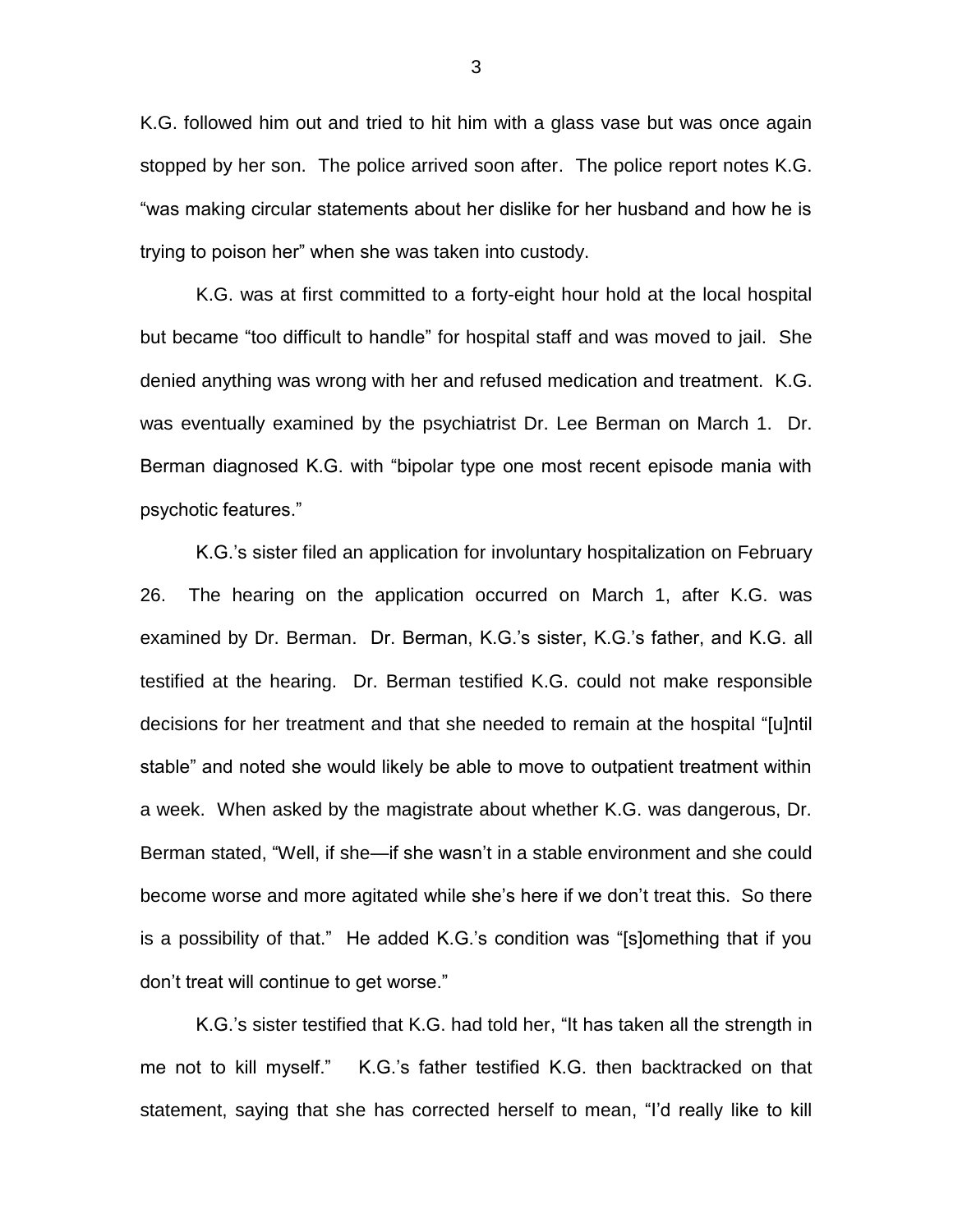[her husband]" and not herself. Both testified K.G. was paranoid and uncharacteristically vulgar in the days before the February 24 incident. K.G. testified last. She insisted her sister was "very, very, very controlling" and believed her husband was "not only controlling my mind" but was also controlling "my son's mind, my family's mind because he can do it."

After hearing this testimony, the magistrate found K.G. to be seriously mentally impaired and ordered her involuntary hospitalization. K.G. filed a notice of appeal and requested a hearing on March 6; a de novo review hearing took place on March 29. At the hearing, K.G.'s sister and father testified. Dr. Berman did not testify but submitted a March 13 progress report to the district court. Over K.G.'s objection, the district court took notice of the criminal complaints against

K.G. The district court affirmed the magistrate, noting

[K.G.] has now received medications and treatment that permitted her to be released to outpatient care. She presented with danger to self or others in the form of her threats to kill her spouse, the allegations that resulted in her arrest concerning striking him, holding a knife to her wrist and indicating it was taking all the strength she had not to kill herself.

K.G. appeals.

## **II. Standard of Review**

"We review challenges to the sufficiency of the evidence in involuntary commitment proceedings for errors at law." *In re B.B.*, 826 N.W.2d 425, 428 (Iowa 2013). "If the findings of fact are supported by substantial evidence, they are binding on us." *In re L.H.*, 890 N.W.2d 333, 339 (Iowa Ct. App. 2016). "Evidence is substantial if a reasonable trier of fact could conclude the findings were established by clear and convincing evidence." *In re. B.T.G.*, 784 N.W.2d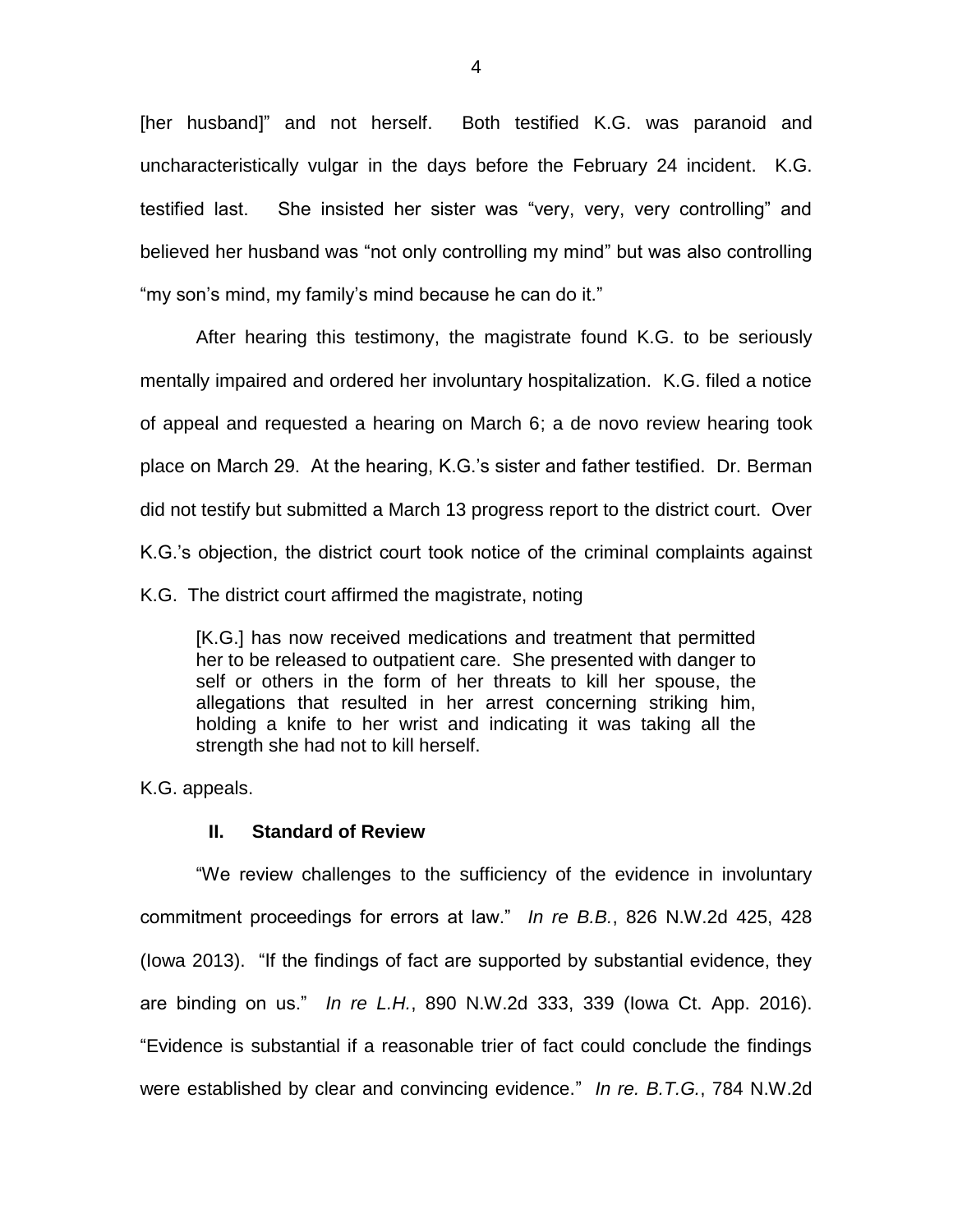792, 796 (Iowa Ct. App. 2010). "Clear and convincing evidence is less burdensome than evidence establishing proof beyond a reasonable doubt, but more burdensome than a preponderance of the evidence." *B.B.*, 826 N.W.2d at 428. "It means that there must be no serious or substantial doubt about the correctness of a particular conclusion drawn from the evidence." *In re J.P.*, 574 N.W.2d 340, 342 (Iowa 1998).

### **III. Discussion**

#### **a. Error Preservation**

We first address the State's error preservation argument. The State argues K.G. failed to preserve error on all her arguments related to the district court's alleged procedural deficiencies when conducting its de novo review except her objection to the court's consideration of the two criminal complaints against K.G. "It is a fundamental doctrine of appellate review that issues must ordinarily be both raised and decided by the district court before we will decide them on appeal." *Meier v. Senecaut*, 641 N.W.2d 532, 537 (Iowa 2002). If the district court was asked to rule on an issue but failed to do so, the moving party must file another motion to ask the district court to rule on the issue. *Lamasters v. State*, 821 N.W.2d 856, 863 (Iowa 2012). The error preservation rule, however, "is not concerned with the substance, logic, or detail in the district court's decision. If the court's ruling indicates that the court *considered* the issue and necessarily ruled on it, even if the court's reasoning is 'incomplete or sparse,' the issue has been preserved." *Id.* at 864 (quoting *Meier*, 641 N.W.2d at 540).

The district court's review hearing was not recorded or reported. On appeal, the district court approved a joint statement of the record of the review

5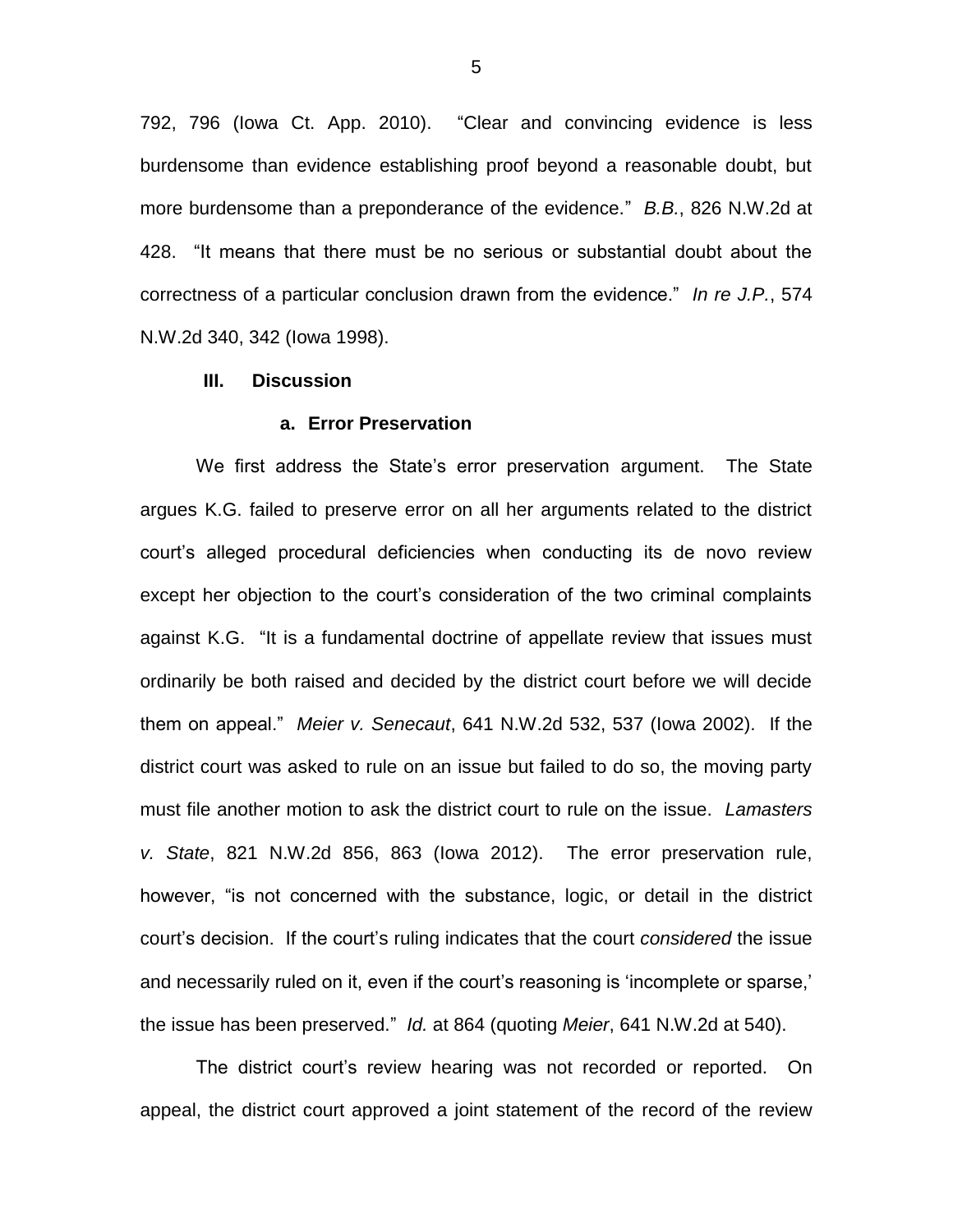hearing under Iowa Rule of Appellate Procedure 6.806. The district court also attached its notes from the proceeding to its order approving the joint statement.

After reviewing these documents and the district court's order affirming the magistrate's findings, we conclude K.G. has not preserved error on her constitutional argument or her argument related to the lack of physician testimony. According to the records, the only objection raised was to the district court's taking judicial notice of the two criminal complaints against K.G. The ruling does not indicate K.G. objected to the omission of the physician's testimony or argued taking judicial notice of the two criminal complaints violated her rights under the Confrontation Clause of the Fifth Amendment to the United States Constitution. As a result, we decline to address those arguments for the first time on appeal. *See Taft v. Iowa Dist. Ct.*, 828 N.W.2d 309, 322 (Iowa 2013) ("Even issues implicating constitutional rights must be presented to and ruled upon by the district court in order to preserve error for appeal.").

#### **b. Procedural Deficiencies**

K.G. argues the district court erred by considering the two criminal complaints against her, which she contends were inadmissible hearsay. But chapter 229 provides that the district court "shall receive all relevant and material evidence which may be offered and need not be bound by the rules of evidence." Iowa Code § 229.12(3)(a). The district court did not err by considering the criminal complaints at the de novo hearing.

Next, K.G. argues the district court did not apply the correct standard of review at the hearing. *See id.* § 229.21(3)(c) ("When appealed, the matter shall stand for trial de novo."). K.G.'s entire argument is one sentence long, points to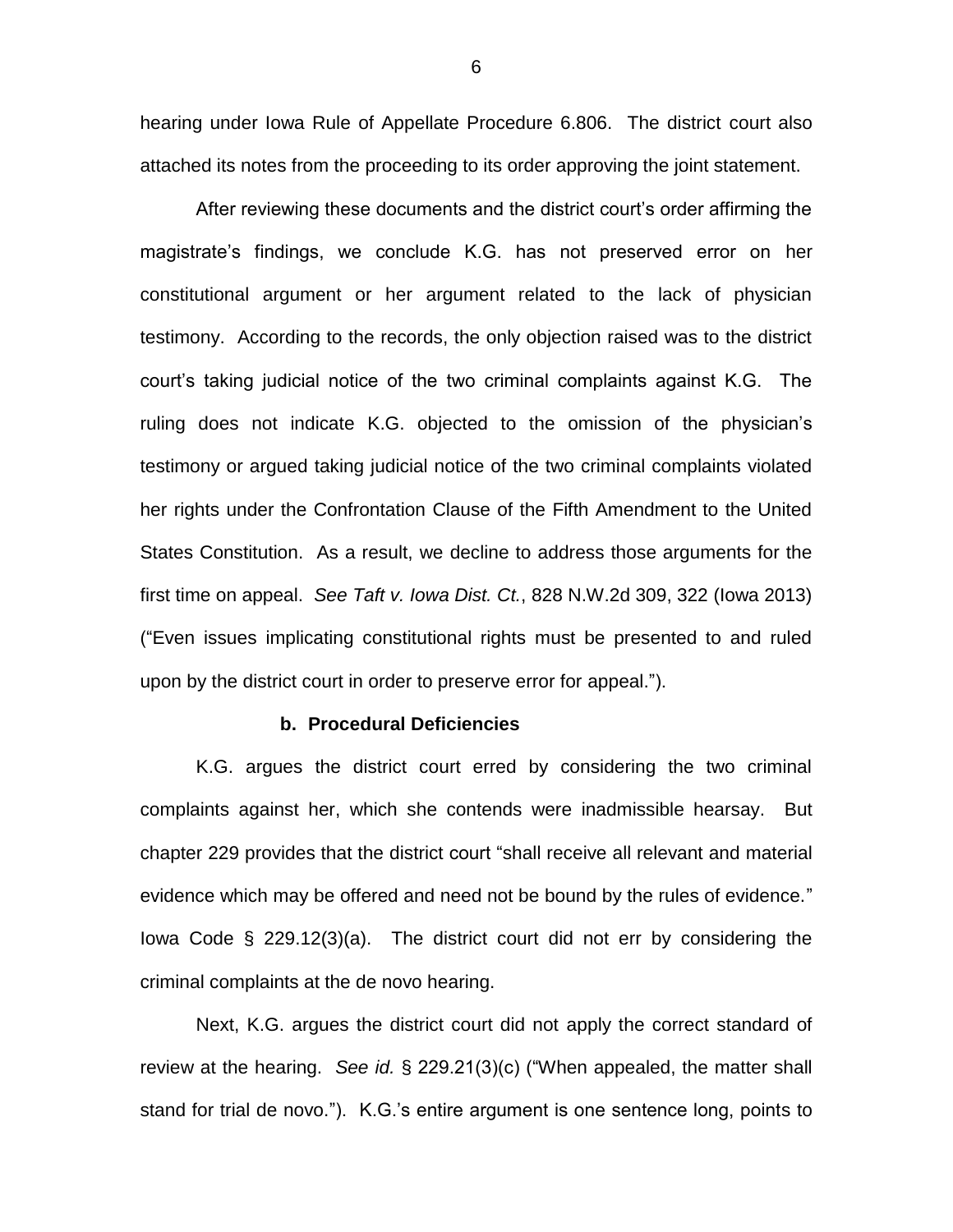no authority in support of her position, and rests on the rule 6.806(1) statement of the proceedings, which described how the district court apparently noted the only issue before the court was "whether sufficient evidence supports the magistrate's commitment order." We do not find K.G.'s assertion persuasive. Elsewhere in the court's order on appeal, the district court repeatedly notes the magistrate's determination was reviewed de novo. The court also wrote that the hearing was de novo on the court's own handwritten notes from the hearing. The court did not limit its consideration to the record presented to the magistrate. The district court's review included all of the evidence presented de novo.

## **c. Sufficiency of the Evidence**

K.G. alleges the determination that she is seriously mentally impaired is not supported by substantial evidence. Chapter 229 defines "serious mental impairment" as

the condition of a person with mental illness and because of that illness lacks sufficient judgment to make responsible decisions with respect to the person's hospitalization or treatment, and who because of that illness meets any of the following criteria:

a. Is likely to physically injure the person's self or others if allowed to remain at liberty without treatment.

Iowa Code § 229.1(20). The definition has essentially three elements—"mental illness, lack of judgment, and dangerousness." *L.H.*, 890 N.W.2d at 340. Each element must "continue to exist" throughout the person's commitment even if the person is undergoing inpatient or outpatient treatment. *Id.*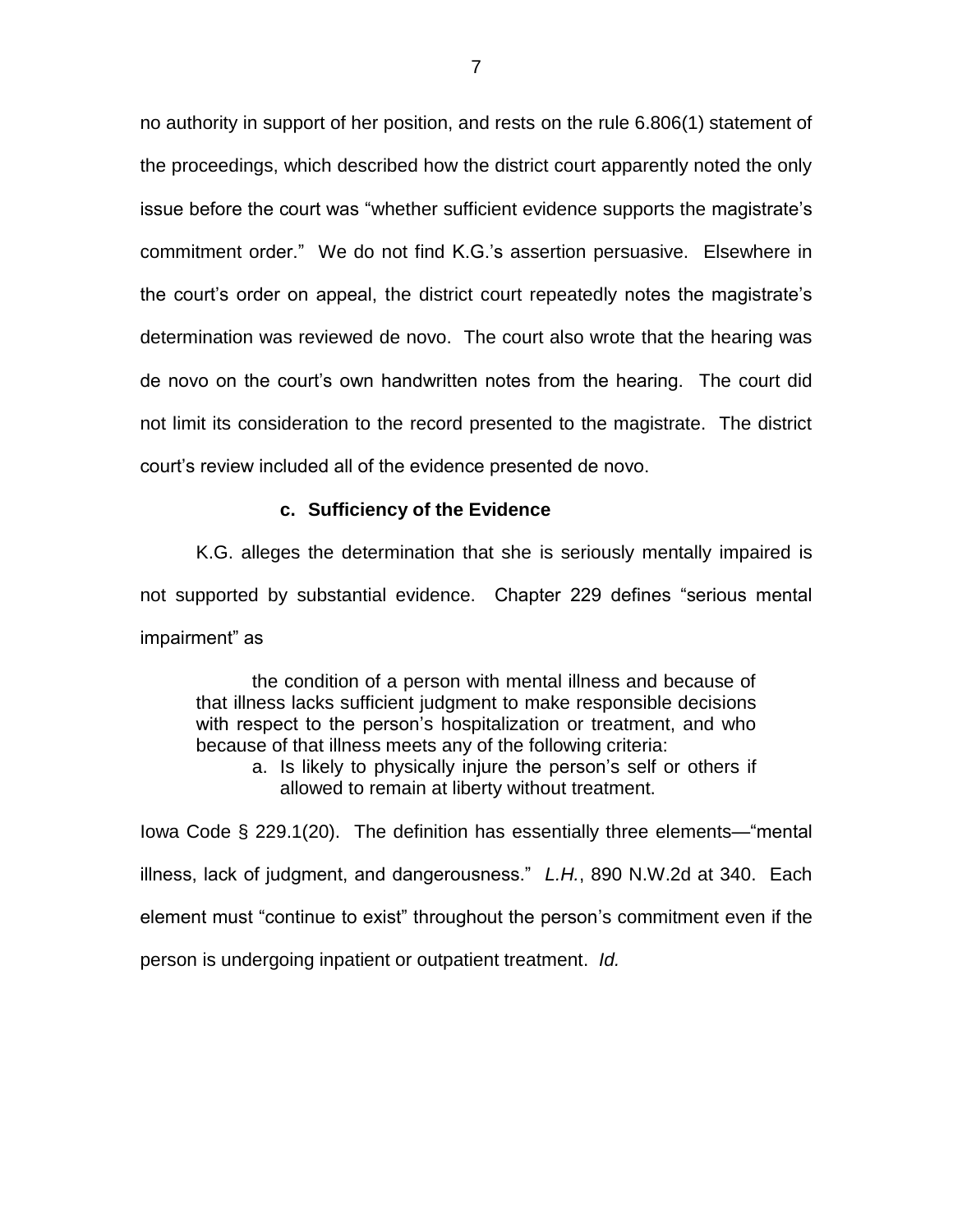On appeal, K.G. only challenges the dangerousness element.<sup>1</sup> "This element requires a predictive judgment, 'based on prior manifestations but nevertheless ultimately grounded on future rather than past danger.'" *In re Oseing*, 296 N.W.2d 797, 801 (Iowa 1980) (quoting Randall P. Bezanson, *Involuntary Treatment of the Mentally Ill in Iowa: The 1975 Legislation*, 61 Iowa L. Rev. 261, 304 (1975)). The threat of harm must be "probable or reasonably to be expected," *id.* at 801, and must "be evidenced by a 'recent overt act, attempt or threat.'" *In re Mohr*, 383 N.W.2d 539, 542 (Iowa 1986) (quoting *Stamus v. Leonhardt*, 414 F. Supp. 439, 451 (S.D. Iowa 1976)). An overt act is "past aggressive behavior or threats by the respondent manifesting the probable commission of a dangerous act upon himself or others that is likely to result in physical injury." *In re Foster*, 426 N.W.2d 374, 378 (Iowa 1988). And "[t]o support an accurate prediction of dangerousness, the prior manifestations must not be too remote in time." *L.H.*, 890 N.W.2d at 341. On appeal, K.G. argues (1) her statements about wanting to kill herself and her husband were not threats of violence and (2) even if they were, there is insufficient evidence to establish K.G. was dangerous on the day of the March 29 hearing. Because we conclude sufficient evidence supports the district court's finding of dangerousness even

 $\overline{a}$ 

<sup>&</sup>lt;sup>1</sup> The parties disagree whether K.G. has appealed the sufficiency of evidence of lack of judgment. The State's brief claims K.G. "does not argue that she has judgmental capacity." K.G. disputes this claim in her reply brief. After reviewing K.G.'s appellate brief, we conclude she has not raised lack of judgment on appeal. K.G. mentions lack of judgment in her appellate brief, but does not cite to case law or otherwise explain why the evidence presented is insufficient to show K.G. lacked judgment. *See* Iowa R. App. P. 6.903(2)(g) ("The argument section . . . . shall include . . . (3) An argument containing the appellant's contentions and the reasons for them with citations to the authorities relied on . . . . Failure to cite authority in support of an issue may be deemed waiver of that issue.").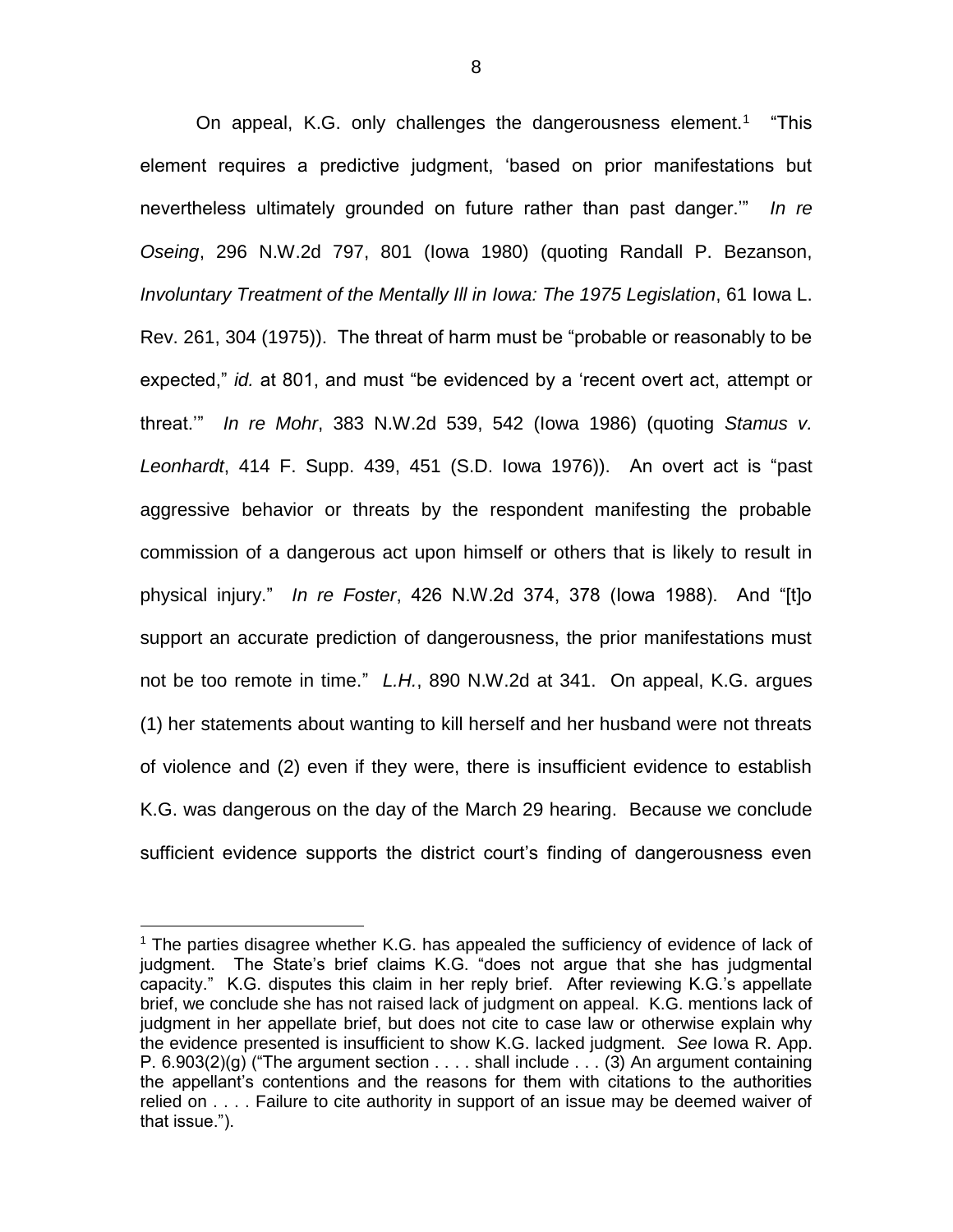without considering K.G.'s statements before the March 1 hearing, we need not address K.G.'s first argument.

In general, cases in which we have concluded the prior overt acts were remote dealt with significantly longer gaps than here. *See, e.g.*, *id.* (concluding insufficient evidence to support a finding of dangerousness where the overt acts occurred "nearly one year before" the placement review hearing); *In re S.S.*, No. 15-0494, 2015 WL 6508809, at \*5 (Iowa Ct. App. Oct. 28, 2015) (six-month gap). But events occurring nearly two months before review hearings have been considered recent to determine dangerousness under chapter 229. *See In re B.T.G.*, 784 N.W.2d 792, 798 (Iowa Ct. App. 2010) (considering threats made in March 2009 evidence of overt acts sufficient to support a finding of dangerousness at a May 2009 review hearing); *In re C.I.T.*, No. 16-0278, 2016 WL 4036244, at \*1 (Iowa Ct. App. July 27, 2016) (affirming a prisoner's January 2016 civil commitment order based on "a physical altercation with another inmate in November of 2015" and threats against prison staff that same year).

Having concluded the evidence gathered at the March 1 hearing is recent enough to support a finding of dangerousness at the March 29 de novo hearing, we must now decide whether there is sufficient evidence of recent overt acts to support a finding of dangerousness. We conclude there is. As detailed above, the criminal complaint described several acts of violence and attempted acts of violence committed by K.G against her husband in the days before the March 1 hearing. At the March 1 hearing, Dr. Berman noted that, while K.G. had not been violent at the hospital, "she could become violent" if her paranoia is not treated. Dr. Berman also stated K.G. had refused to take medication, and that he